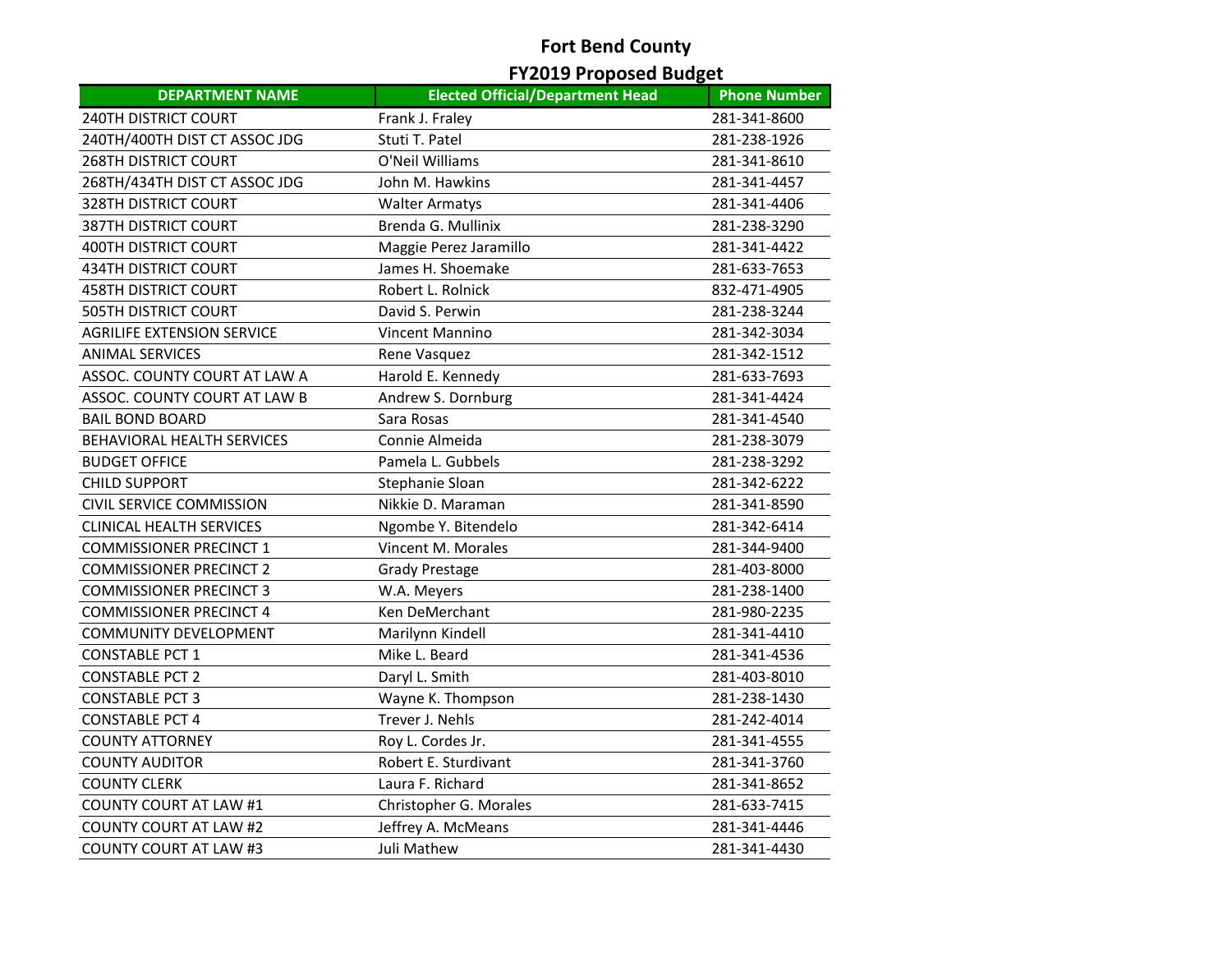# **Fort Bend County**

# **FY2019 Proposed Budget**

| <b>DEPARTMENT NAME</b>                                          | <b>Elected Official/Department Head</b> | <b>Phone Number</b> |
|-----------------------------------------------------------------|-----------------------------------------|---------------------|
| <b>COUNTY COURT AT LAW #4</b>                                   | <b>Toni Wallace</b>                     | 281-238-1995        |
| <b>COUNTY COURT AT LAW #5</b>                                   | Teana Watson                            | 281-238-3270        |
| <b>COUNTY COURT AT LAW #6</b>                                   | Sherman Hatton Jr.                      | 832-471-7765        |
| <b>COUNTY JUDGE</b>                                             | <b>KP</b> George                        | 281-341-8608        |
| <b>COUNTY TREASURER</b>                                         | <b>Bill Rickert</b>                     | 281-341-3750        |
| <b>COURT COLLECTIONS</b>                                        | <b>Bill Rickert</b>                     | 281-341-3750        |
| <b>CSCD ADULT PROBATION</b>                                     | Mike Enax                               | 281-633-7200        |
| DEPT OF PUBLIC SAFETY                                           | Michael Bowen                           | 281-633-5405        |
| <b>DISTRICT ATTORNEY</b>                                        | <b>Brian Middleton</b>                  | 281-341-4460        |
| <b>DISTRICT CLERK</b>                                           | <b>Beverley McGrew Walker</b>           | 281-341-4515        |
| <b>DRAINAGE DISTRICT-COUNTY</b>                                 | Mark A. Vogler                          | 281-342-2863        |
| <b>ELECTIONS ADMINISTRATOR</b>                                  | John Oldham                             | 281-341-8670        |
| <b>OMELAND SECURITY &amp; EMERGENCY MANAG Mark V. Flathouse</b> |                                         | 281-342-6185        |
| <b>EMERGENCY MEDICAL SERVICES</b>                               | Victor G. Temple                        | 281-342-7233        |
| <b>EMS COLLECTIONS</b>                                          | Victor G. Temple                        | 281-342-7233        |
| <b>ENGINEERING</b>                                              | Stacy Slawinski                         | 281-633-7500        |
| <b>ENGINEERING - LANDFILL</b>                                   | Stacy Slawinski                         | 281-633-7500        |
| <b>ENVIRONMENTAL SERVICES</b>                                   | Troy K. Scalco                          | 281-342-7469        |
| <b>FACILITIES MANAGEMENT &amp; PLANNING</b>                     | James D. Knight                         | 281-633-7045        |
| <b>FAIRGROUNDS</b>                                              | Michel E. Davis                         | 281-762-8818        |
| <b>FIRE MARSHAL</b>                                             | Mark V. Flathouse                       | 281-238-1500        |
| <b>HEALTH &amp; HUMAN SERVICES</b>                              | Mary des-Vignes Kendrick, M.D., MPH     | 281-238-3233        |
| <b>HUMAN RESOURCES</b>                                          | Kent M. Edwards                         | 281-341-8617        |
| <b>INDIGENT DEFENSE PROGRAM</b>                                 | Raquel Levy                             | 281-341-3780        |
| <b>INDIGENT HEALTH CARE</b>                                     | Martha Hernandez                        | 281-341-6624        |
| <b>INFORMATION TECHNOLOGY</b>                                   | Robyn Doughtie                          | 281-341-4570        |
| <b>JONES CREEK RANCH</b>                                        | Michel E. Davis                         | 832-471-2775        |
| JUSTICE OF THE PEACE PRECINCT 1, PL1                            | Gary D. Janssen                         | 832-471-2550        |
| JUSTICE OF THE PEACE PRECINCT 1, PL2                            | Mary S. Ward                            | 281-341-3742        |
| JUSTICE OF THE PEACE PRECINCT 2                                 | Joel C. Clouser Sr.                     | 281-403-8080        |
| <b>JUSTICE OF THE PEACE PRECINCT 3</b>                          | Kelly Crow                              | 281-238-1460        |
| JUSTICE OF THE PEACE PRECINCT 4                                 | Justin M. Joyce                         | 281-491-6016        |
| <b>JUVENILE DETENTION</b>                                       | Kyle Dobbs                              | 281-633-7400        |
| <b>JUVENILE PROBATION</b>                                       | Kyle Dobbs                              | 281-633-7400        |
| LIBRARY                                                         | Clara Y. Russell                        | 281-342-4455        |